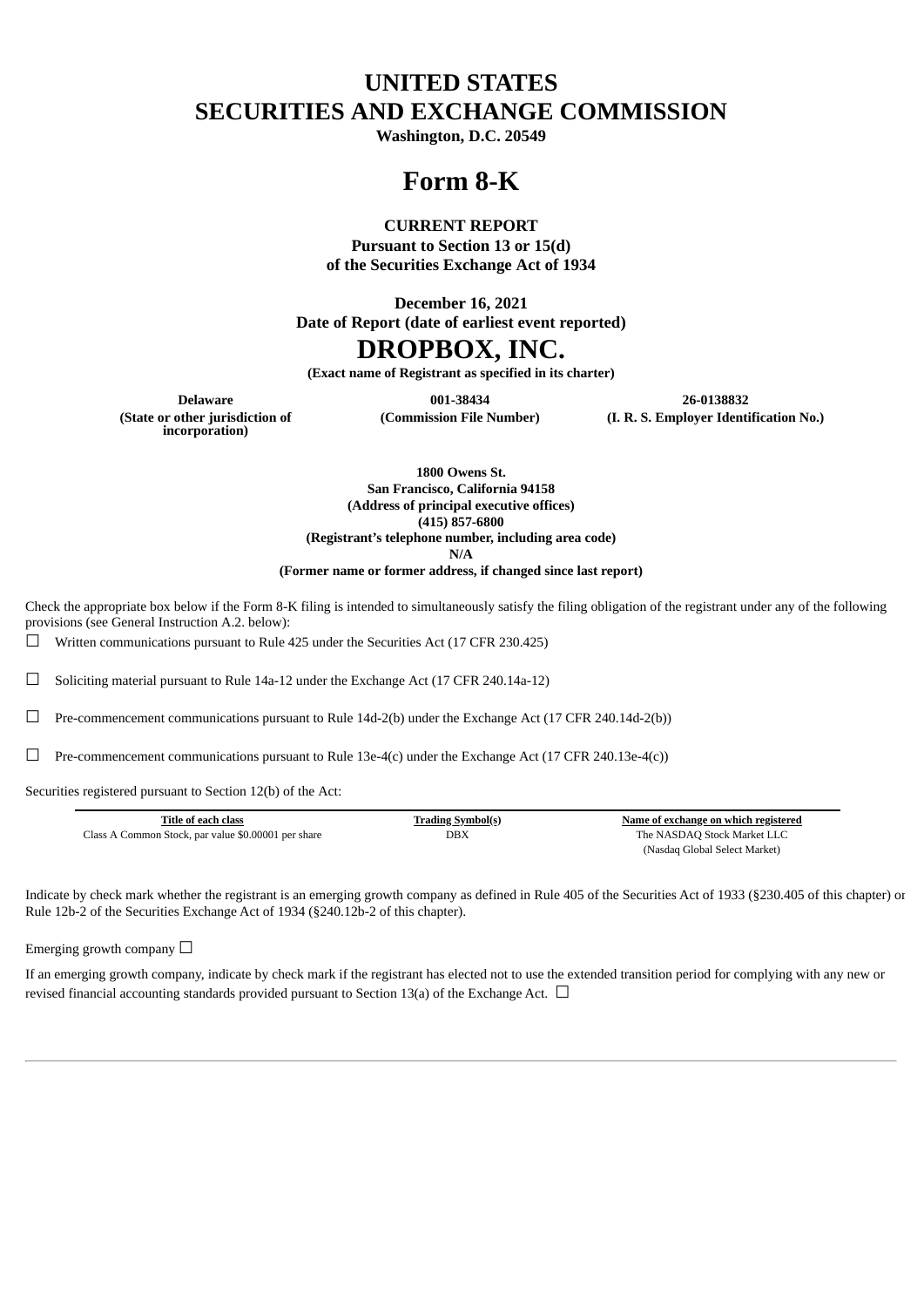#### **Item 1.01 Entry into a Material Definitive Agreement.**

On December 16, 2021, Dropbox, Inc. (the "Company") entered into an amendment (the "Amendment") to its Office Lease dated as of October 6, 2017 (as subsequently amended, the "Lease") by and between the Company, as tenant, and KRE Exchange Owner LLC, as landlord ("KRE"). Pursuant to the Amendment, the Lease will be partially terminated with respect to a portion of the property currently subject to the Lease and subleased by the Company to a third-party subtenant (the "Subtenant"), in exchange for payment of a termination fee of \$32 million from the Company to KRE, which the Company paid on December 17, 2021. Also on December 17, 2021, the Company's sublease with the Subtenant was terminated.

The foregoing description of the Amendment does not purport to be complete and is qualified in its entirety by reference to the text of the Amendment, a copy of which will be filed with the Company's Annual Report on Form 10-K for the year ending December 31, 2021.